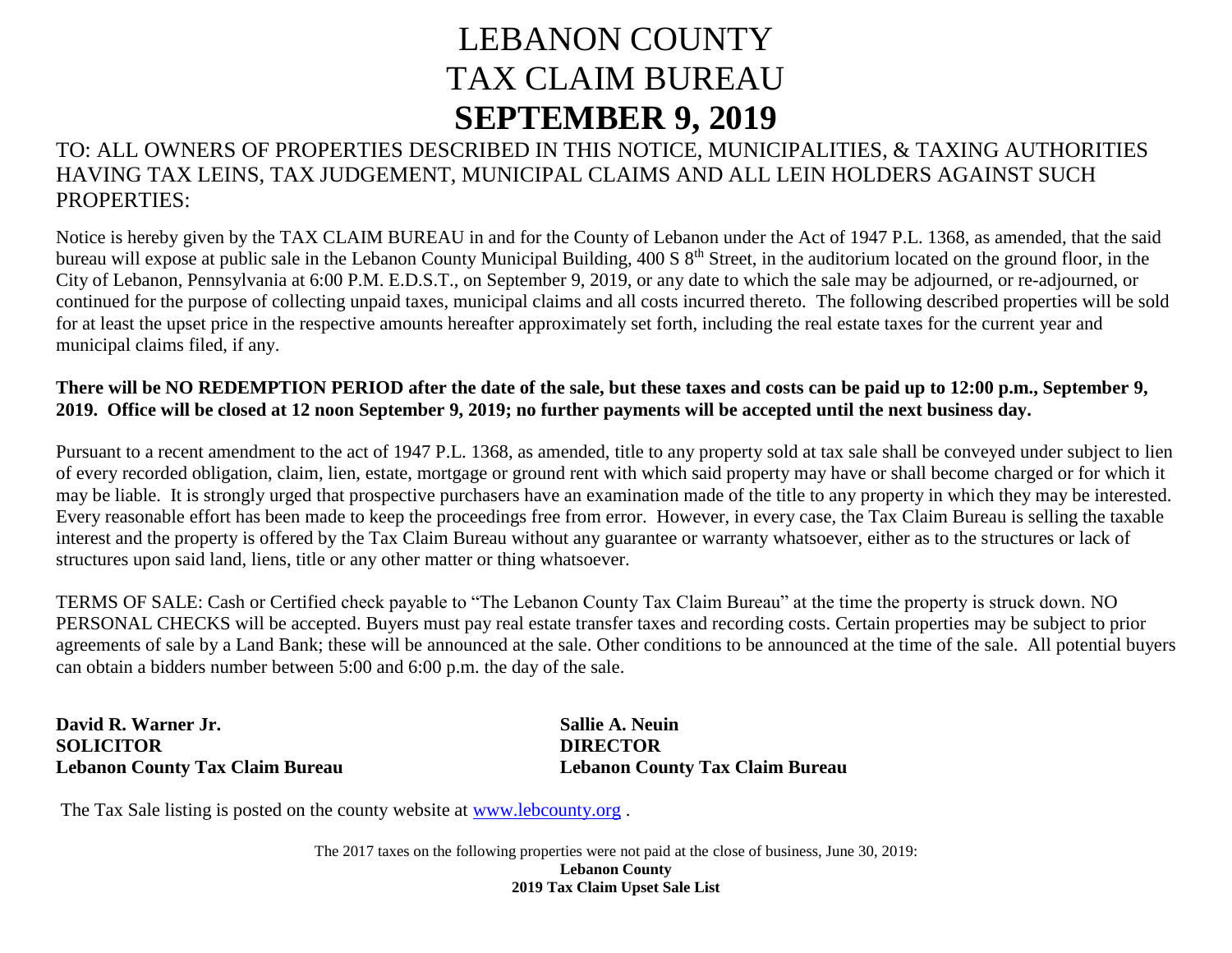|                               |                                |                                         |                            |                      | Approximate<br><b>Upset Sale</b> |
|-------------------------------|--------------------------------|-----------------------------------------|----------------------------|----------------------|----------------------------------|
| SALE#                         | <b>TAX ID#</b>                 | <b>OWNER OR REPUTED OWNER</b>           | <b>PROPERTY LOCATION</b>   |                      | <b>Price</b>                     |
| <b>1ST WARD, LEBANON CITY</b> |                                |                                         |                            |                      |                                  |
| 2019-00010                    | 1:2340213-368794-0000          | <b>KREISER STEVEN A</b>                 | 313 FEDERAL ST             | <b>LEBANON PA</b>    | \$6,022.16                       |
| 2019-00033                    | 1:2339439-368540-0000          | <b>SEARS HAZEL</b>                      | 133 S 5TH ST               | <b>LEBANON PA</b>    | \$7,168.56                       |
| 2ND WARD, LEBANON CITY        |                                |                                         |                            |                      |                                  |
| 2019-00065                    | 2:2336833-368874-0000          | <b>BRISTOL DAISY</b>                    | 20 S 11TH ST               | <b>LEBANON PA</b>    | \$11,236.97                      |
| <b>3RD WARD, LEBANON CITY</b> |                                |                                         |                            |                      |                                  |
| 2019-00074                    | 3:2336114-370111-0000          | WILES BARBARA A & ROBIN                 | 1130 BUTTONWOOD ST         | <b>LEBANON PA</b>    | \$8,254.56                       |
| 2019-00092                    | 3:2337231-369711-0000          | 36 KING DRIVE LLC                       | 109 N 9TH ST               | <b>LEBANON PA</b>    | \$13,673.76                      |
| <b>6TH WARD, LEBANON CITY</b> |                                |                                         |                            |                      |                                  |
| 2019-00186                    | 6:2335709-370791-0000          | <b>MATARAZZI MARGIE A</b>               | 1227 CHURCH ST             | <b>LEBANON PA</b>    | \$7,968.32                       |
| 7TH WARD, LEBANON CITY        |                                |                                         |                            |                      |                                  |
| 2019-00202                    | 7:2336426-371980-0000          | BOYER LORI A A/K/A GOODMAN LORI A       | 1019 MIFFLIN ST            | <b>LEBANON PA</b>    | \$5,456.05                       |
| 2019-00212                    | 7:2336655-371905-0000          | ZEE GEE LLC                             | 443 N 10TH ST              | <b>LEBANON PA</b>    | \$11,633.59                      |
| 2019-00213                    | 7:2336697-372629-0000          | KLEINFELTER MARY ESTATE C/O HEIR GLENDA | 614 N 10TH ST              | <b>LEBANON PA</b>    | \$6,722.74                       |
| 10TH WARD, LEBANON CITY       |                                |                                         |                            |                      |                                  |
| 2019-00251                    | 10:2337127-373141-0000         | PATTERSON LAWRENCE J                    | 847 MAPLE ST               | <b>LEBANON PA</b>    | \$27,473.46                      |
| 2019-00260                    | 10:2338346-373489-0000         | JAGGERS JESSICA                         | 730 N 7TH ST               | <b>LEBANON PA</b>    | \$2,280.14                       |
| <b>PALMYRA BOROUGH</b>        |                                |                                         |                            |                      |                                  |
| 2019-00306                    | 16:2291846-357568-0000         | <b>GINGRICH JOCELYNN N</b>              | <b>NS E CHERRY ST</b>      | PALMYRA PA           | \$2,376.19                       |
| 2019-00308                    | 16:2289513-357375-0000         | PICKARD MATTHEW L & MARJORIE A          | 139 N COLLEGE ST           | PALMYRA PA           | \$9,120.68                       |
| <b>ANNVILLE TOWNSHIP</b>      |                                |                                         |                            |                      |                                  |
| 2019-00331                    | 18:2311805-364648-0000         | VAN SCYOC JUNE L                        | 39 S KING ST               | <b>ANNVILLE PA</b>   | \$8,120.12                       |
| <b>EAST HANOVER TOWNSHIP</b>  |                                |                                         |                            |                      |                                  |
| 2019-00410                    | 21:2285913-387262-0000         | <b>WAGNER STANLEY A</b>                 | 10287 JONESTOWN RD         | <b>GRANTVILLE PA</b> | \$9,159.21                       |
| <b>HEIDELBERG TOWNSHIP</b>    |                                |                                         |                            |                      |                                  |
| 2019-00426                    | 22:2363268-339073-0000         | <b>HOSTETTER DWIGHT L</b>               | <b>6 HOSTETTER LN</b>      | SCHAEFFERSTOWN PA    | \$24,605.33                      |
| 2019-00439                    | 22:2371727-365202-0000         | RHODES DANIEL J & MARIE K               | 1581 STIEGEL PIKE          | SCHAEFFERSTOWN PA    | \$19,214.47                      |
| <b>JACKSON TOWNSHIP</b>       |                                |                                         |                            |                      |                                  |
| 2019-00464                    | 23:2363624-391566-2290         | STINE DOUG & DEBORAH                    | 21 B TWIN MAPLES PARK      | <b>MYERSTOWN PA</b>  | \$1,282.46                       |
| 2019-00465                    | 23:2363624-391566-2673         | NEZ CHRISTINA M                         | <b>21 TWIN MAPLES PARK</b> | <b>MYERSTOWN PA</b>  | \$1,053.00                       |
|                               | <b>NORTH ANNVILLE TOWNSHIP</b> |                                         |                            |                      |                                  |
| 2019-00486                    | 25:2316231-372925-0000         | <b>HERR DAVID E</b>                     | 4025 HILL CHURCH RD        | <b>LEBANON PA</b>    | \$16,080.68                      |
|                               | <b>NORTH CORNWALL TOWNSHIP</b> |                                         |                            |                      |                                  |
| 2019-00509                    | 26:2331004-367427-0000         | BOLTZ ALLEN D & KRISTIE A               | 176 FURNACE CT             | LEBANON PA           | \$11,268.95                      |
| 2019-00510                    | 26:2326308-362612-0000         | KAHLON STEVEN B & GOLDEN NINA           | 104 GREENVIEW LN           | <b>LEBANON PA</b>    | \$55,807.21                      |
| 2019-00518                    | 26:2338637-362335-0000         | SANDERS DAVID J                         | 970 YORK ST                | LEBANON PA           | \$18,214.26                      |
|                               | <b>NORTH LEBANON TOWNSHIP</b>  |                                         |                            |                      |                                  |